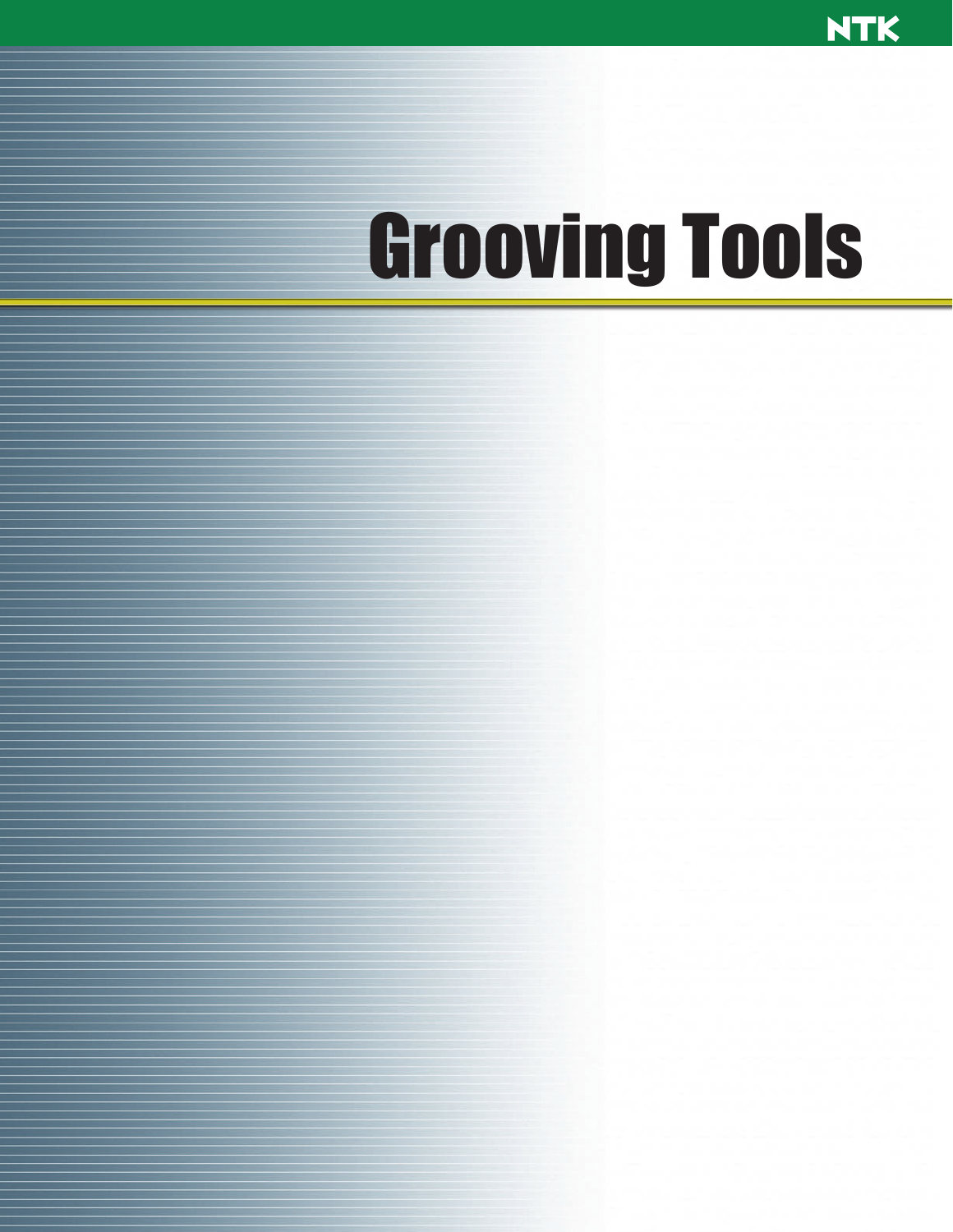## **• BGV toolholder**

■BGV toolholder is a flexible modular tooling system designed for ceramic grooving inserts with V-bottoms. This system provides the user with excellent index repeatability and rigid clamping.

■This BGV tool shank offers the user flexibility and economy of a 4-way-use.

## 蘆**Designed for both Axial mounting (0**゚**) and Radial mounting (90**゚**).**

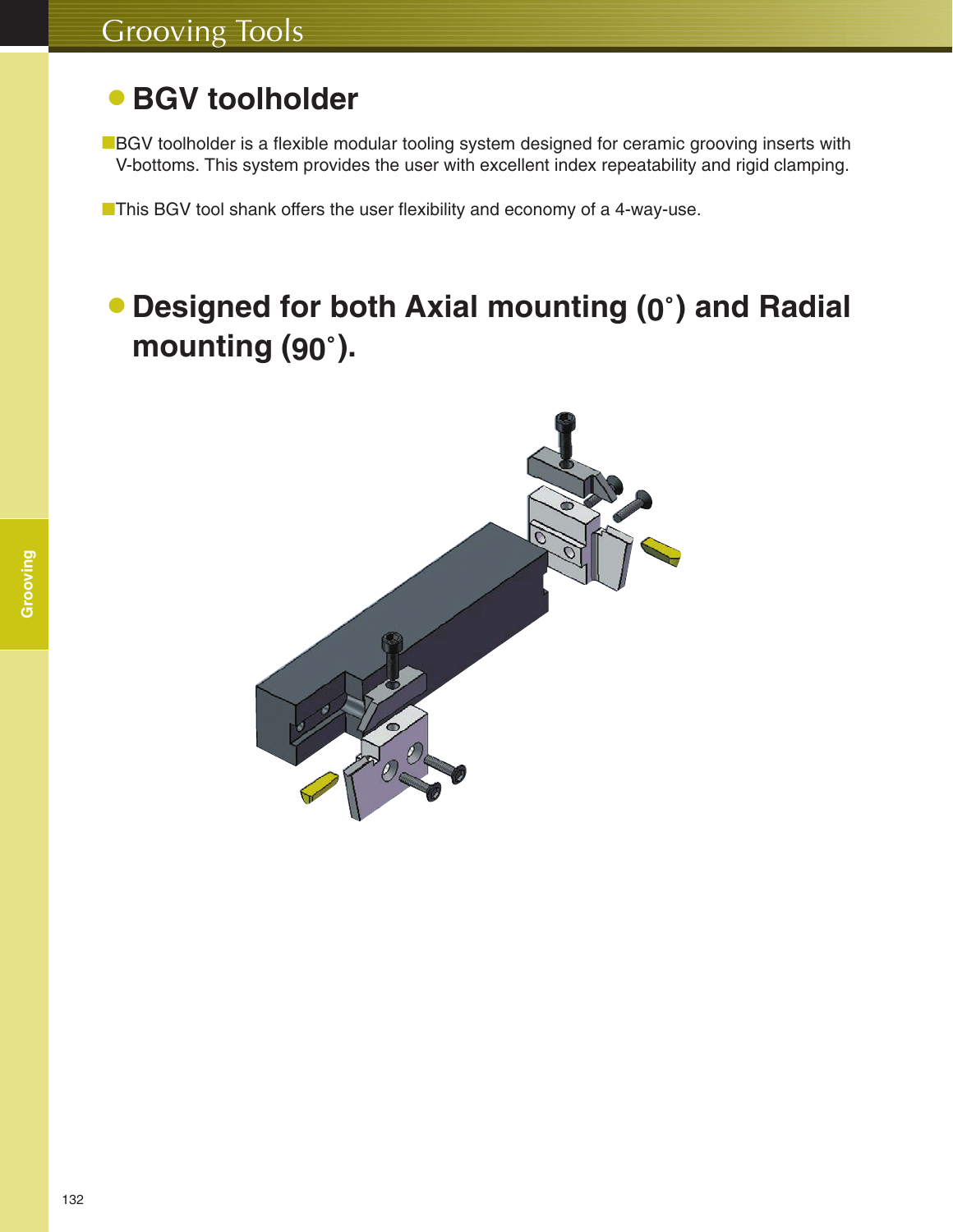蘆**Designed for both a Right hand anvil and a Left hand anvil.**



Inserts are available in a width from .125" to .375". The providing a maximum depth of cut is 1.0". BRV profiling tooling is also available. See pages 146 - 148 for details.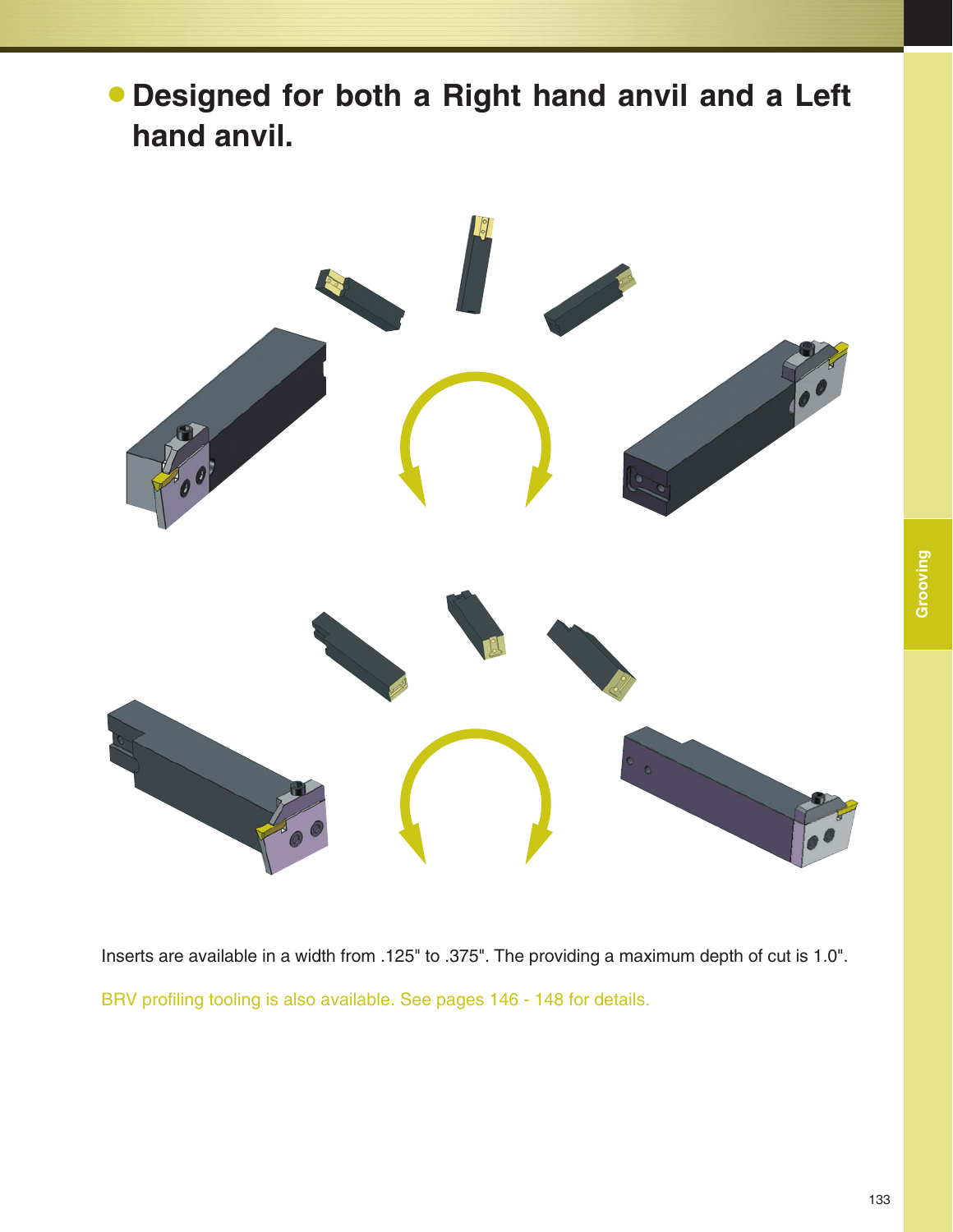

#### 蘆**Shank**

| <b>Shank</b> |              | <b>Stock</b> |             | <b>Dimensions (inch)</b> |     | <b>Anvil Screw</b> | <b>Stock</b> |
|--------------|--------------|--------------|-------------|--------------------------|-----|--------------------|--------------|
|              |              |              | M           |                          |     |                    |              |
|              | <b>BS 20</b> |              | <b>1.25</b> | I.38                     | 5.5 | <b>BAS 20</b>      |              |

Note: Shank comes with anvil screws - order anvil separately



#### 蘆**Anvil**

#### **Right hand**

|                    | <b>Dimensions</b><br>$L2$ (inch) | <b>Stock</b> | <b>Clamp</b>   | <b>Clamp Screw</b> | <b>Insert</b>           |
|--------------------|----------------------------------|--------------|----------------|--------------------|-------------------------|
| <b>BGVR 043020</b> | .375                             | $\bullet$    | <b>BGCR04</b>  |                    | <b>VGW 4125</b><br>4156 |
| 054520             | .562                             | $\bullet$    | <b>BGCR 05</b> |                    | <b>VGW 4156</b><br>4187 |
| 074520             | .562                             | $\bullet$    | <b>BGCR 07</b> | <b>BRCS 2V</b>     | <b>VGW 6218</b><br>6250 |
| 086020             | .750                             | Q            | <b>BGCR08</b>  |                    | <b>VGW 6250</b><br>6281 |
| 106020             | .750                             | $\bullet$    | <b>BGCR 10</b> |                    | <b>VGW 8312</b><br>8344 |
| 119020             | 1.125                            | Q            | <b>BGCR 11</b> |                    | <b>VGW 8344</b><br>8375 |

#### **Left hand**

|                    | <b>Dimensions</b><br>$L2$ (inch) | <b>Stock</b> | <b>Clamp</b>   | <b>Clamp Screw</b> | <b>Insert</b>           |
|--------------------|----------------------------------|--------------|----------------|--------------------|-------------------------|
| <b>BGVL 043020</b> | .375                             |              | <b>BGCL04</b>  |                    | <b>VGW 4125</b><br>4156 |
| 054520             | .562                             |              | <b>BGCL 05</b> |                    | <b>VGW 4156</b><br>4187 |
| 074520             | .562                             | $\bullet$    | <b>BGCL 07</b> | <b>BRCS 2V</b>     | <b>VGW 6218</b><br>6250 |
| 086020             | .750                             |              | <b>BGCL08</b>  |                    | <b>VGW 6250</b><br>6281 |
| 106020             | .750                             |              | <b>BGCL 10</b> |                    | <b>VGW 8312</b><br>8344 |
| 119020             | 1.125                            |              | <b>BGCL 11</b> |                    | <b>VGW 8344</b><br>8375 |

Note: Anvil comes with clamp & clamp screw expression of the state of the Stock of Stock and Stock and Stock of Stock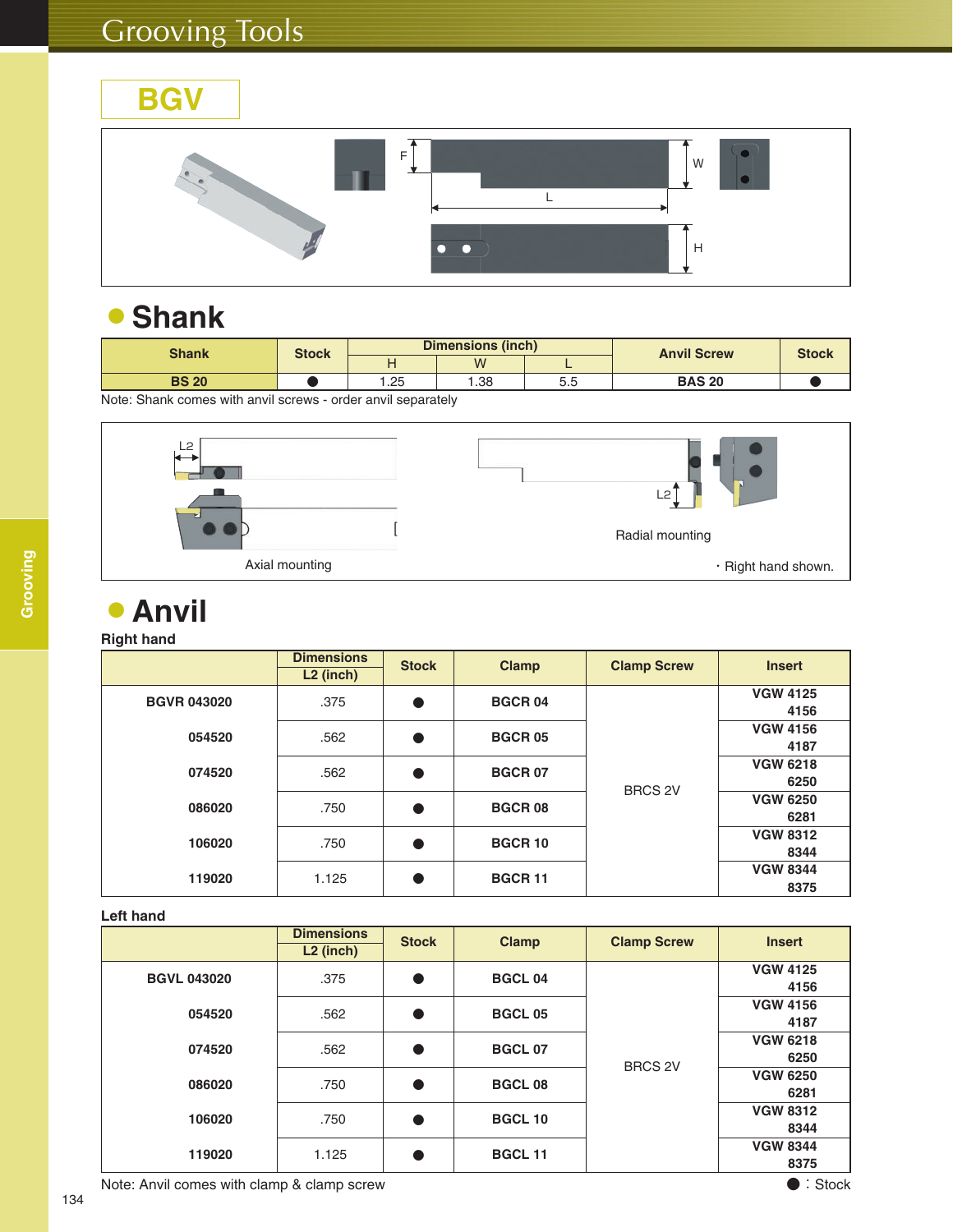# 蘆**Ceramic Inserts**

|              |                  |      | <b>Dimensions (inch)</b> |      |      | Grade |                 |
|--------------|------------------|------|--------------------------|------|------|-------|-----------------|
| <b>Shape</b> | <b>Insert</b>    | W    | $\mathsf{R}$             | T    | L    | SX5   | WA <sub>1</sub> |
|              | <b>VGW 41251</b> | .125 | .015                     |      |      |       |                 |
|              | 41252            |      | .031                     |      |      |       |                 |
|              | 41561            | .156 | .015                     | .187 | .500 |       |                 |
|              | 41562            |      | .031                     |      |      |       |                 |
|              | 41871            | .187 | .015                     |      |      |       |                 |
|              | 41872            |      | .031                     |      |      |       |                 |
|              | 62501            |      | .015                     |      |      |       |                 |
|              | 62502            | .250 | .031                     |      | .750 |       |                 |
|              | 62503            |      | .046                     | .250 |      |       |                 |
|              | 62814            | .281 | .062                     |      |      |       |                 |
|              | 83122            | .312 | .031                     |      |      |       |                 |
|              | 83124            |      | .062                     | .337 |      |       |                 |
|              | 83752            | .375 | .031                     |      |      |       |                 |
|              | 83754            |      | .062                     |      |      |       |                 |

● : Stock

|              |               |       |      |      | <b>Dimensions (inch)</b> |      |                 | Grade           |  |
|--------------|---------------|-------|------|------|--------------------------|------|-----------------|-----------------|--|
| <b>Shape</b> | <b>Insert</b> |       | IC   | R    | т                        | L    | SX <sub>5</sub> | WA <sub>1</sub> |  |
|              | <b>VGW</b>    | 4125R | .125 | .063 |                          |      |                 |                 |  |
|              |               | 4156R | .156 | .078 | .187                     | .500 |                 |                 |  |
|              |               | 4187R | .187 | .094 |                          |      |                 |                 |  |
|              |               | 6218R | .218 | .109 | .250                     | .750 |                 |                 |  |
|              |               | 6250R | .250 | .125 |                          |      |                 |                 |  |
|              |               | 8312R | .312 | .156 | .337                     |      |                 |                 |  |
|              | 8375R         |       | .375 | .188 |                          |      |                 |                 |  |
| _            | __            | .     |      |      |                          |      |                 | .               |  |

For details of inserts, see pages 59 and 60. **All and Society and Society According to the Control** Stock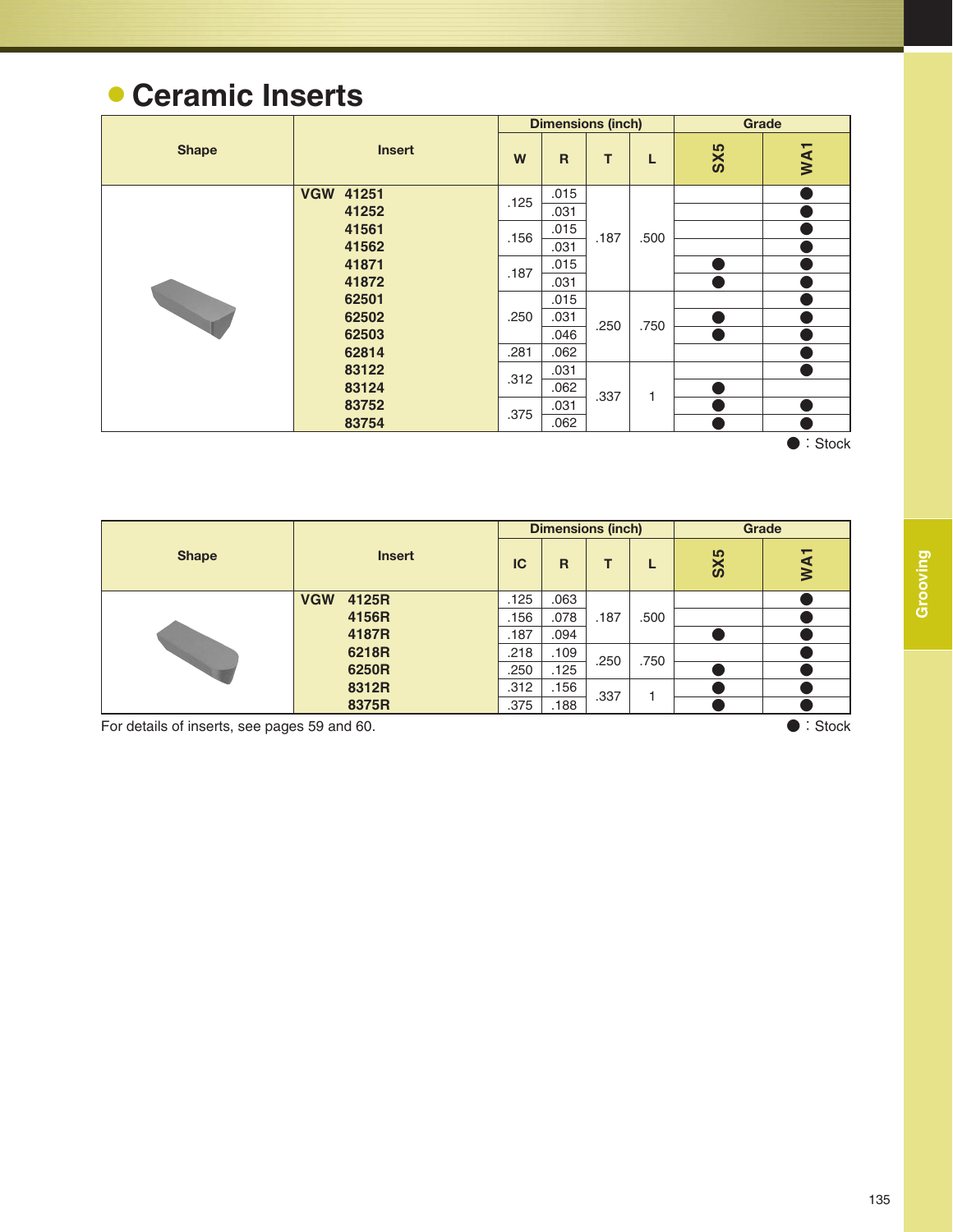**DB**



#### 蘆**Shank**

|                  |              | <b>Dimensions (inch)</b> |      |      |      | <b>Anvil</b> |              |                              |              |
|------------------|--------------|--------------------------|------|------|------|--------------|--------------|------------------------------|--------------|
| <b>Shank</b>     | <b>Stock</b> | н                        | W    |      |      | <b>Screw</b> | <b>Stock</b> | <b>Clamp</b><br><b>Screw</b> | <b>Stock</b> |
|                  |              | inch                     | inch | inch | inch |              |              |                              |              |
| <b>DB1-1-16R</b> |              | 1.00                     | 1.00 | 6.00 |      | DAS41        |              | SC40F10                      |              |
| <b>DB1-1-16L</b> |              |                          |      |      |      |              |              |                              |              |
| <b>DB1-1-20R</b> |              | 1.25                     |      |      | .750 |              |              |                              |              |
| <b>DB1-1-20L</b> |              |                          | 1.25 | 7.00 |      |              |              |                              |              |

(Shanks come complete with screws - order anvil and clamp separately)

## **• Anvil and Clamp**

| <b>Shank Size</b> |                                |           | <b>Right Hand</b> |           |                                | <b>Left Hand</b> |   | <b>Insert</b>         |  |
|-------------------|--------------------------------|-----------|-------------------|-----------|--------------------------------|------------------|---|-----------------------|--|
|                   | <b>Anvil</b>                   |           | <b>Clamp</b>      |           | <b>Anvil</b>                   | <b>Clamp</b>     |   |                       |  |
|                   | R1E04                          | $\bullet$ | CR1-1-E04         |           | L1E04                          | CL1-1-E04        | D | <b>VDB125</b>         |  |
|                   | R1E05                          |           | CR1-1-E06         | $\bullet$ | L1E05                          | CL1-1-E06        | D | <b>VDB156</b>         |  |
| $1.00"$ SQ        | R1E06                          |           | CR1-1-E06         | $\bullet$ | L1E06                          | CL1-1-E06        | D | <b>VDB188, VDB218</b> |  |
|                   | R <sub>1</sub> E07             |           | CR1-1-E07         |           | L1E07                          | CL1-1-E07        | D | <b>VDB250</b>         |  |
|                   | R1E09                          | $\bullet$ | CR1-1-E09         | $\bullet$ | L1E09                          | CL1-1-E09        | D | <b>VDB312</b>         |  |
|                   | R <sub>1</sub> E <sub>11</sub> | $\bullet$ | CR1-1-E11         | $\bullet$ | L1E11                          | CL1-1-E11        | D | <b>VDB375</b>         |  |
|                   | <b>R2E04</b>                   | $\bullet$ | CR1-1-E04         | $\bullet$ | L2E04                          | CL1-1-E04        | D | <b>VDB125</b>         |  |
|                   | <b>R2E05</b>                   | 0         | CR1-1-E06         | $\bullet$ | L2E05                          | CL1-1-E06        | D | <b>VDB156</b>         |  |
| $1.25"$ SQ        | <b>R2E06</b>                   |           | CR1-1-E06         |           | L2E06                          | CL1-1-E06        | D | <b>VDB188, VDB218</b> |  |
|                   | <b>R2E07</b>                   |           | CR1-1-E07         | $\bullet$ | L2E07                          | CL1-1-E07        | D | <b>VDB250</b>         |  |
|                   | <b>R2E09</b>                   | 0         | CR1-1-E09         |           | L2E09                          | CL1-1-E09        | D | <b>VDB312</b>         |  |
|                   | <b>R2E11</b>                   |           | CR1-1-E11         |           | L <sub>2</sub> E <sub>11</sub> | CL1-1-E11        | D | <b>VDB375</b>         |  |

● : Stock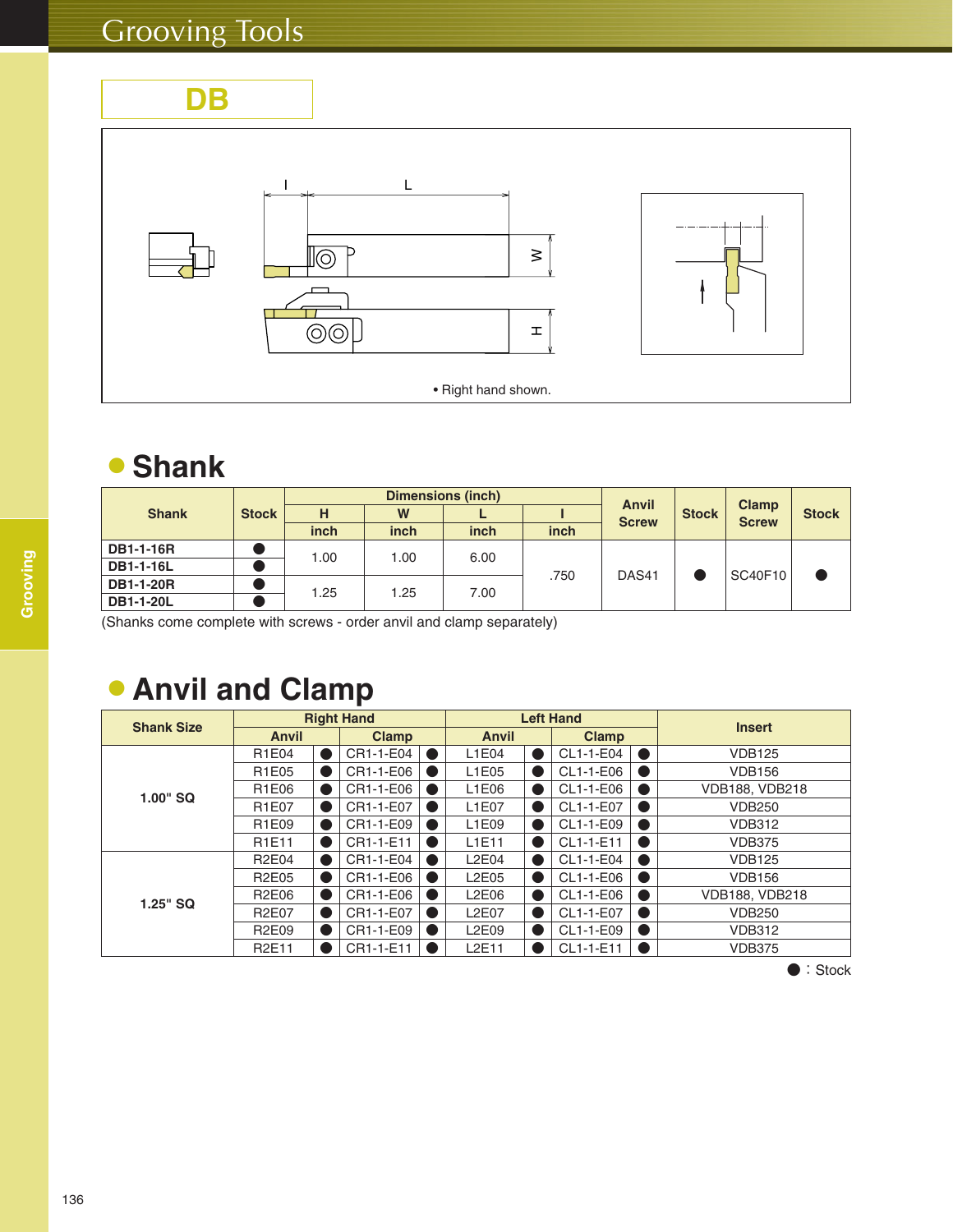

#### 蘆**Shank**

|              |              |      |      | <b>Dimensions (inch)</b> |      |              | <b>Stock</b> | <b>Clamp</b><br><b>Screw</b> | <b>Stock</b> |
|--------------|--------------|------|------|--------------------------|------|--------------|--------------|------------------------------|--------------|
| <b>Shank</b> | <b>Stock</b> | н    | W    | ►                        |      | <b>Anvil</b> |              |                              |              |
|              |              | inch | inch | inch                     | inch | <b>Screw</b> |              |                              |              |
| DB7-1-7-16R  |              | .00  | .00  | 6.00                     |      |              |              | <b>SC40F10</b>               |              |
| DB7-1-7-20R  |              | 1.25 | 1.25 | 7.00                     | .750 | DAS41        |              |                              |              |
| DB7-1-7-16L  |              | .00  | .00  | 6.00                     |      |              |              |                              |              |
| DB7-1-7-20L  |              | .25  | .25  | 7.00                     |      |              |              |                              |              |

(Shanks come complete with screws - order anvil and clamp separately)

## 蘆**Anvil**

|                   |                 | O.D. range          |            | <b>Insert</b> |                        |
|-------------------|-----------------|---------------------|------------|---------------|------------------------|
|                   | $3" - 4 - 1/2"$ | $4 - 1/2$ " - $7$ " | $7" - 14"$ | 14" and over  |                        |
|                   | DBA-4305        | DBA-4405            | DBA-4505   | DBA-4605      | VDB156 / VDB188        |
| <b>Right hand</b> | DBA-4307        | DBA-4407            | DBA-4507   | DBA-4607      | <b>VDB250</b>          |
|                   | DBA-4309        | DBA-4309            | DBA-4509   | DBA-4509      | <b>VDB312</b>          |
|                   | DBA-4311        | DBA-4311            | DBA-4511   | DBA-4511      | VDB375                 |
|                   | DBA-8305        | DBA-8405            | DBA-8505   | DBA-8605      | <b>VDB156 / VDB188</b> |
| Left hand         | DBA-8307        | DBA-8407            | DBA-8507   | DBA-8607      | <b>VDB250</b>          |
|                   | DBA-8309        | DBA-8309            | DBA-8509   | DBA-8509      | <b>VDB312</b>          |
|                   | DBA-8311        | DBA-8311            | DBA-8511   | DBA-8511      | <b>VDB375</b>          |

#### 蘆**Clamp**

|                   |                        | <b>Insert Number</b> |               |               |  |  |  |  |  |  |  |
|-------------------|------------------------|----------------------|---------------|---------------|--|--|--|--|--|--|--|
|                   | <b>VDB156 / VDB188</b> | <b>VDB250</b>        | <b>VDB312</b> | <b>VDB375</b> |  |  |  |  |  |  |  |
| <b>Right hand</b> | CR1-1-E06A             | CR1-1-E07A           | CR1-1-E09A    | CR1-1-E11A    |  |  |  |  |  |  |  |
| Left hand         | CL1-1-E06A             | CL1-1-E07A           | CL1-1-E09A    | CL1-1-E11A    |  |  |  |  |  |  |  |
|                   |                        |                      |               |               |  |  |  |  |  |  |  |

● : Stock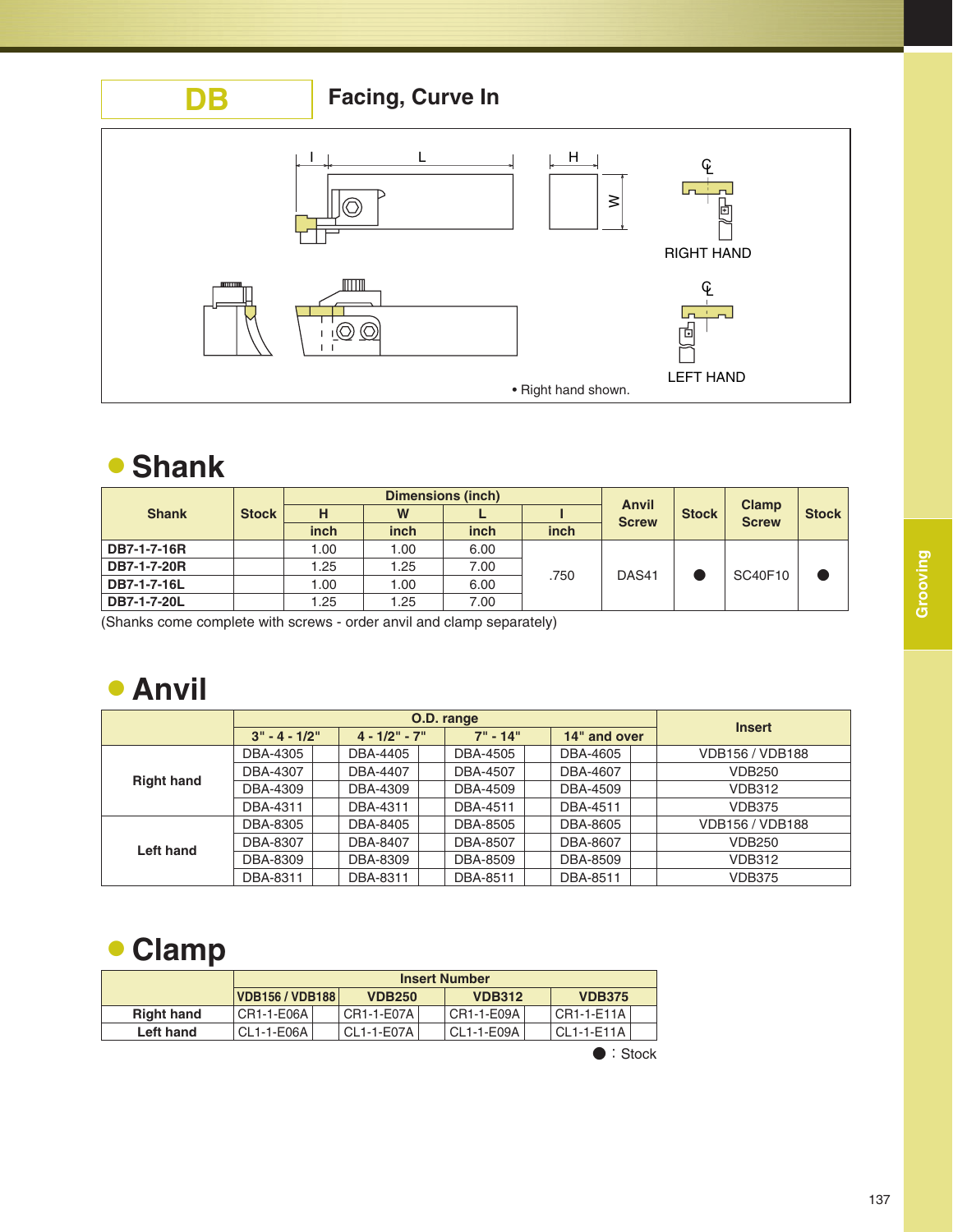

#### 蘆**Shank**

|              |              |      | Anvil |      | <b>Clamp</b> |              |              |              |              |
|--------------|--------------|------|-------|------|--------------|--------------|--------------|--------------|--------------|
| <b>Shank</b> | <b>Stock</b> | н    | W     |      |              | <b>Screw</b> | <b>Stock</b> | <b>Screw</b> | <b>Stock</b> |
|              |              | inch | inch  | inch | inch         |              |              |              |              |
| DB7-1-7-16R  |              | 1.00 | 1.00  | 6.00 |              |              |              | SC40F10      |              |
| DB7-1-7-20R  |              | 1.25 | 1.25  | 7.00 | .750         |              |              |              |              |
| DB7-1-7-16L  |              | 1.00 | 1.00  | 6.00 |              | DAS41        |              |              |              |
| DB7-1-7-20L  |              | 1.25 | 1.25  | 7.00 |              |              |              |              |              |

(Shanks come complete with screws - order anvil and clamp separately)

#### 蘆**Anvil**

|                   |                 | O.D. range      |            | <b>Insert</b> |                        |
|-------------------|-----------------|-----------------|------------|---------------|------------------------|
|                   | $3" - 4 - 1/2"$ | $4 - 1/2" - 7"$ | $7" - 14"$ | 14" and over  |                        |
|                   | DBA-3305        | DBA-3405        | DBA-3505   | DBA-3605      | <b>VDB156 / VDB188</b> |
| <b>Right hand</b> | DBA-3307        | DBA-3407        | DBA-3507   | DBA-3607      | <b>VDB250</b>          |
|                   | DBA-3309        | DBA-3309        | DBA-3509   | DBA-3509      | <b>VDB312</b>          |
|                   | DBA-3311        | DBA-3311        | DBA-3511   | DBA-3511      | <b>VDB375</b>          |
|                   | DBA-7305        | DBA-7405        | DBA-7505   | DBA-7605      | <b>VDB156 / VDB188</b> |
| Left hand         | DBA-7307        | DBA-7407        | DBA-7507   | DBA-7607      | <b>VDB250</b>          |
|                   | DBA-7309        | DBA-7309        | DBA-7509   | DBA-7509      | <b>VDB312</b>          |
|                   | DBA-7311        | DBA-7311        | DBA-7511   | DBA-7511      | <b>VDB375</b>          |

#### 蘆**Clamp**

|                   |                        | <b>Insert Number</b> |               |                        |  |  |  |  |  |  |  |  |  |
|-------------------|------------------------|----------------------|---------------|------------------------|--|--|--|--|--|--|--|--|--|
|                   | <b>VDB156 / VDB188</b> | <b>VDB250</b>        | <b>VDB312</b> | <b>VDB375</b>          |  |  |  |  |  |  |  |  |  |
| <b>Right hand</b> | CR1-1-E06A             | CR1-1-E07A           | CR1-1-E09A    | CR1-1-E11A             |  |  |  |  |  |  |  |  |  |
| Left hand         | . CL1-1-E06A l         | CL1-1-E07A           | CL1-1-E09A    | CL1-1-E11A             |  |  |  |  |  |  |  |  |  |
|                   |                        |                      |               | $\blacksquare$ : Stock |  |  |  |  |  |  |  |  |  |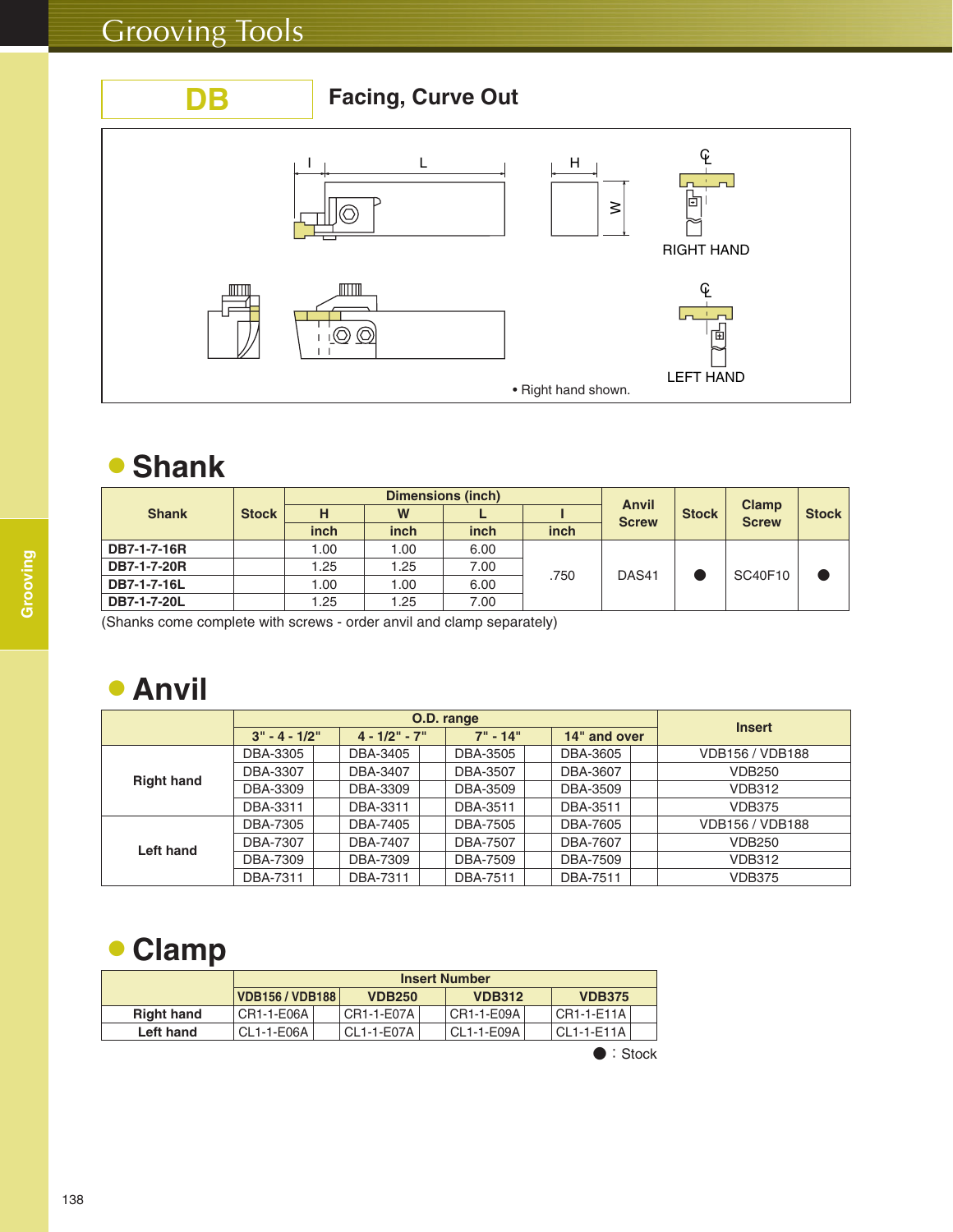#### 蘆**VDB**

|                      |                            |      | <b>Dimensions (inch)</b> |      |     |                 | <b>Ceramic</b>         |                        | <b>Cermet</b>     |
|----------------------|----------------------------|------|--------------------------|------|-----|-----------------|------------------------|------------------------|-------------------|
|                      | <b>Insert</b>              | W    | $\mathsf{R}$             | T    | SX5 | SX <sub>9</sub> | HC <sub>2</sub>        | WA <sub>1</sub>        | T3N               |
|                      | <b>VDB</b><br>125 A015     | .125 | .015                     |      |     |                 |                        |                        | D                 |
|                      | 156 A015                   | .156 | .015                     | .250 |     |                 |                        |                        |                   |
|                      | 188 A015                   | .188 | .015                     |      |     |                 |                        |                        | Ð                 |
|                      | 218 A015                   | .218 | .015                     |      |     |                 | <b>Service Service</b> |                        |                   |
|                      | 250 B015                   |      | .015                     |      |     |                 | ●                      |                        | o                 |
|                      | <b>B031</b><br><b>B062</b> | .250 | .031                     |      |     |                 |                        | <b>Service Service</b> |                   |
|                      |                            |      | .062                     |      |     |                 |                        |                        |                   |
| 1.125                | 281 B015<br>.281           |      | .015                     |      |     |                 | <b>Service Service</b> |                        |                   |
|                      | 312 B015                   |      | .015                     |      |     |                 | <b>Service Service</b> |                        |                   |
| $\geq$<br>$90^\circ$ | <b>B031</b>                | .312 | .031                     | .337 |     |                 |                        |                        |                   |
| $R_{\parallel}$      | <b>B062</b>                |      | .062                     |      |     |                 |                        | n)                     |                   |
|                      | 344 B015                   | .344 | .015                     |      |     |                 |                        |                        |                   |
|                      | 375 B015                   |      | .015                     |      |     |                 |                        |                        |                   |
|                      | <b>B031</b>                | .375 | .031                     |      |     |                 |                        | a l                    |                   |
|                      | <b>B046</b>                |      | .046                     |      |     |                 |                        |                        |                   |
|                      | <b>B062</b>                |      | .062                     |      |     |                 |                        |                        |                   |
|                      |                            |      |                          |      |     |                 |                        |                        | $\bullet$ : Stock |

蘆**VDB-R**

|        |               |                             |      | <b>Dimensions (inch)</b> |      |                 | <b>Ceramic</b>  |                 | <b>Cermet</b>    |
|--------|---------------|-----------------------------|------|--------------------------|------|-----------------|-----------------|-----------------|------------------|
|        | <b>Insert</b> |                             | W    | $\mathsf{R}$             | т    | SX <sub>5</sub> | HC <sub>2</sub> | WA <sub>1</sub> | T <sub>3</sub> N |
|        |               | <b>125 RA</b><br><b>VDB</b> | .125 | .063                     |      |                 |                 |                 |                  |
|        |               | <b>156 RA</b>               | .156 | .078                     | .250 |                 |                 |                 |                  |
|        |               | <b>188 RA</b>               | .188 | .094                     |      |                 |                 |                 |                  |
| 1.125  |               | <b>218 RA</b>               | .218 | .109                     |      |                 |                 |                 |                  |
| $\leq$ | $90^\circ$    | <b>250 RB</b>               | .250 | .125                     |      |                 |                 |                 |                  |
|        |               | <b>281 RB</b>               | .281 | .141                     |      |                 |                 |                 |                  |
| R      |               | 312 RB                      | .312 | .156                     | .337 |                 |                 |                 |                  |
|        |               | 344 RB                      | .344 | .172                     |      |                 |                 |                 |                  |
|        |               | 375 RB                      | .375 | .188                     |      |                 |                 |                 |                  |

For details of inserts, see pages 57 and 90. <br> **Example 20** : Stock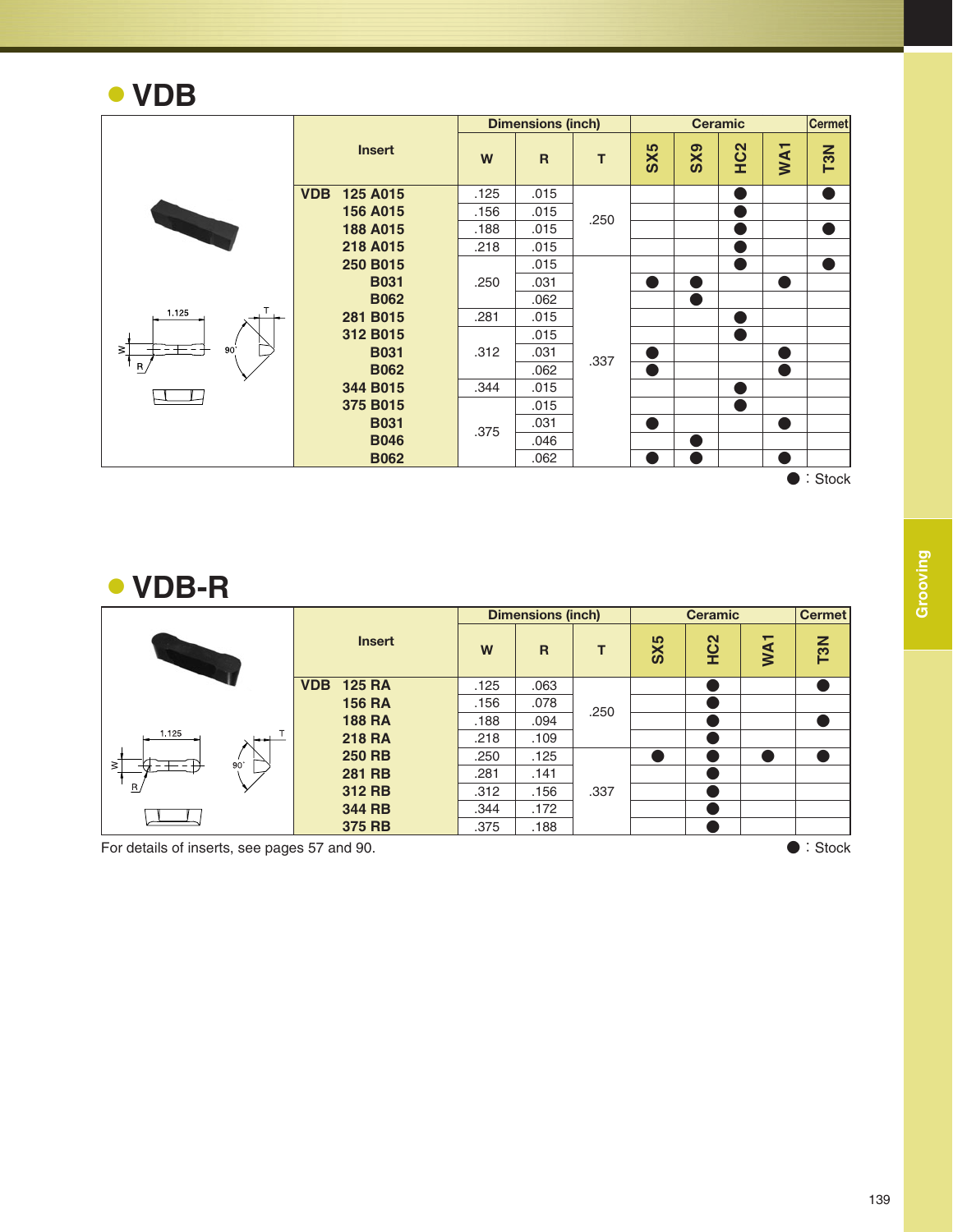# **NS**



| <b>Toolholder</b><br><b>Number</b> | Insert to fit          | Max.<br><b>Doc</b> | b    |     |      | 12  |     | <b>Clamp</b>  | <b>Clamp</b><br><b>Screw</b> |  |
|------------------------------------|------------------------|--------------------|------|-----|------|-----|-----|---------------|------------------------------|--|
| <b>NSR16-3D</b>                    | GKN3 R, RKN3 R, GKP3 R | 0.210              | .00  | .00 | 6.00 | .25 | .25 | CM-72   S-412 |                              |  |
| <b>NSL16-3D</b>                    | GKN3 L, RKN3 L, GKP3 L | 0.210              | .00. | .00 | 6.00 | .25 | .25 | CM-73   S-412 |                              |  |

#### 蘆**CERAMIC INSERTS**

|                                              |               |                        |      |      |      | <b>Dimensions</b> |      |      | <b>Ceramic</b>  |                 |                   |  |
|----------------------------------------------|---------------|------------------------|------|------|------|-------------------|------|------|-----------------|-----------------|-------------------|--|
| <b>Shape</b>                                 | <b>Insert</b> |                        | W    | R    | D    | A                 | B    | т    | SX <sub>2</sub> | HC <sub>2</sub> | <b>ZC4</b>        |  |
|                                              | <b>GKN</b>    | $3062$ <sup>R</sup> /L | .062 | .008 | .094 |                   |      |      |                 |                 |                   |  |
|                                              |               | 3094 <sup>R</sup> /L   | .094 | .008 | .150 |                   |      |      |                 |                 |                   |  |
|                                              |               | 3125 <sup>R</sup> /L   | .125 | .012 | .150 | .344              | .405 | .195 | $\bullet$       |                 |                   |  |
|                                              |               | 3156 <sup>R</sup> /L   | .156 | .012 | .150 |                   |      |      |                 |                 |                   |  |
|                                              |               | 3189 <sup>R</sup> /L   | .189 | .012 | .150 |                   |      |      |                 |                 |                   |  |
|                                              | <b>RKN</b>    | 3078 <sup>R</sup> /L   | .078 | .039 | .150 |                   |      |      |                 |                 |                   |  |
|                                              |               | $3094$ <sup>R</sup> /L | .094 | .047 | .150 |                   |      |      |                 |                 |                   |  |
|                                              |               | 3125 <sup>R</sup> /L   | .125 | .063 | .150 | .344              | .405 | .195 |                 |                 |                   |  |
|                                              |               | 3156 <sup>R</sup> /L   | .156 | .078 | .150 |                   |      |      |                 |                 | ●                 |  |
|                                              |               | 3189 <sup>R</sup> /L   | .189 | .095 | .150 |                   |      |      |                 |                 |                   |  |
| For details of inserts, see pages 42 and 44. |               |                        |      |      |      |                   |      |      |                 |                 | $\bullet$ : Stock |  |

# 蘆**CERMET, MICROGRAIN CARBIDE INSERTS**

|              |                          |      |              |      | <b>Dimensions</b> | <b>Cermet</b> | <b>Coated Carbide</b> |     |     |
|--------------|--------------------------|------|--------------|------|-------------------|---------------|-----------------------|-----|-----|
| <b>Shape</b> | <b>Insert</b>            | W    | $\mathsf{R}$ | D    | A                 | B             | т                     | CTX | QM3 |
|              | GKP 3031 <sup>R</sup> /L | .031 | .004         | .050 |                   |               |                       |     |     |
|              | $3047$ <sup>R</sup> /L   | .047 | .008         | .075 |                   |               |                       |     |     |
|              | 3062 <sup>R</sup> /L     | .062 | .008         | .094 |                   |               |                       |     |     |
|              | 3088 <sup>R</sup> /L     | .088 | .008         | .094 | .344              | .405          | .195                  |     |     |
|              | 3094 <sup>R</sup> /L     | .094 | .008         | .150 |                   |               |                       |     |     |
|              | $3125$ <sup>R</sup> /L   | .125 | .008         | .150 |                   |               |                       |     |     |
|              | 3156 <sup>R</sup> /L     | .156 | .008         | .150 |                   |               |                       |     |     |
|              | 3189 <sup>R</sup> /L     | .189 | .012         | .150 |                   |               |                       |     |     |

For details of inserts, see pages 76 and 102 **and 102** and 102 and 102 and 102 and 102 and 102 and 102 and 102 and 102 and 102 and 102 and 102 and 103 and 103 and 103 and 103 and 103 and 103 and 103 and 103 and 103 and 103

\* insert with special width and R in both GKN and GKP are available on requests.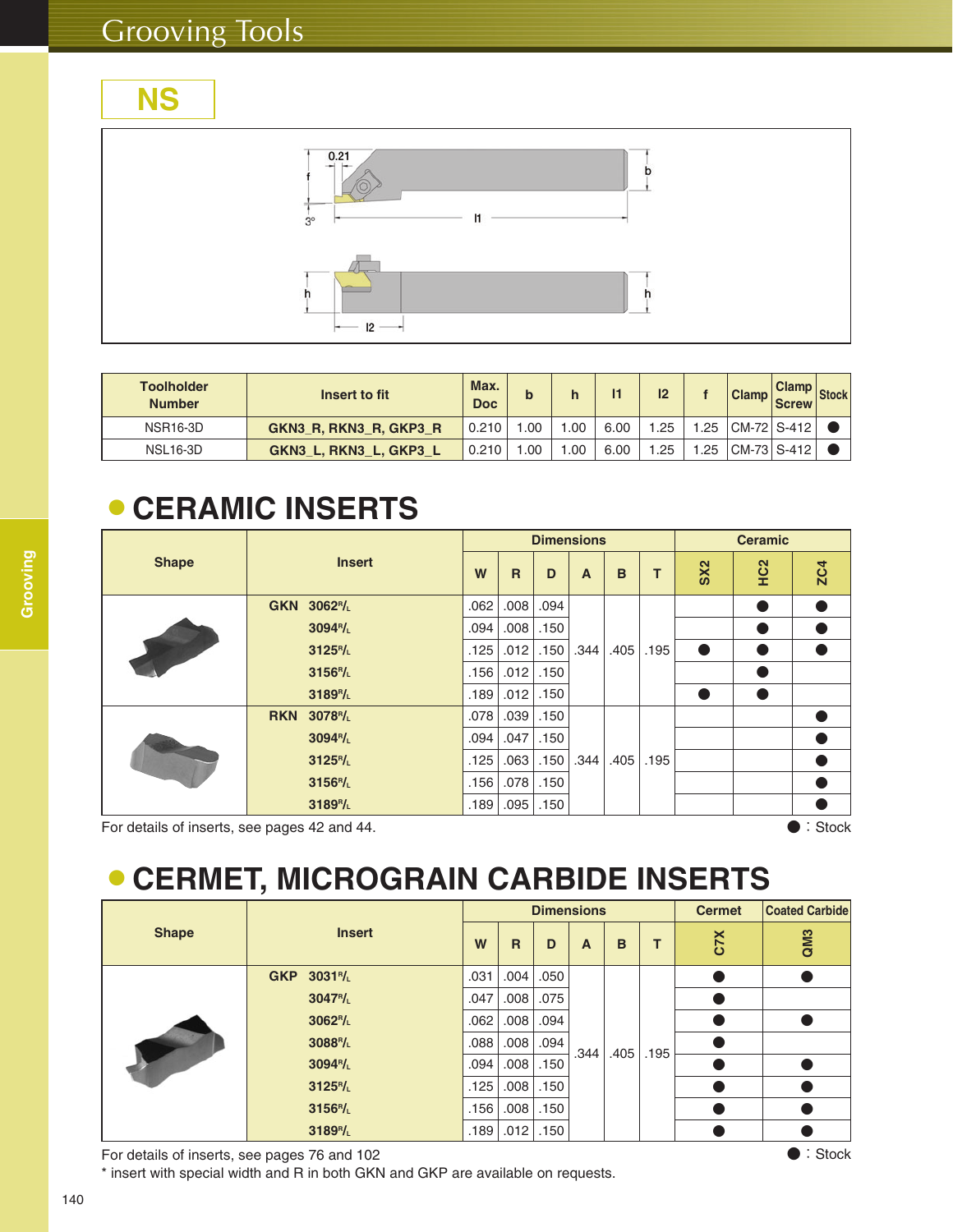



|                        | <b>Grooving condition</b>  |               |                        | stock          |  |  |
|------------------------|----------------------------|---------------|------------------------|----------------|--|--|
| <b>Width</b><br>(inch) | <b>Max Depth</b><br>(inch) | <b>Insert</b> | Item-No.               | $\overline{R}$ |  |  |
| $.115 \sim .153$       |                            |               | VGT $^{R}/_{L}$ 16 - 3 |                |  |  |
| $.154 \sim .220$       | .470                       |               | $16 - 4$               |                |  |  |
| $.221 \sim .292$       |                            |               | $16 - 6$               |                |  |  |
| $.293 \sim .378$       |                            | <b>VGE</b>    | $16 - 8$               |                |  |  |

#### 蘆**Parts**

| <b>Toolholder</b> | <b>Clamp</b> | <b>Clamping screw</b> | <b>Spring</b> | <b>Wrench</b> |
|-------------------|--------------|-----------------------|---------------|---------------|
| VGT $P/L$ 16 - 3  | $CV R/L$ 3N  |                       |               |               |
| $16 - 4$          | $CV R_L 4N$  |                       |               |               |
| $16 - 6$          | CV R/L 6     |                       |               |               |
| $16 - 8$          | CV R/L 8     | AOB-6N                | ASG-6         | $LW-4$        |

#### 蘆**Inserts**

|              |                    |      | <b>Dimensions</b>         |      | <b>Cermet</b> |
|--------------|--------------------|------|---------------------------|------|---------------|
| <b>Shape</b> | <b>Insert</b>      | W    | $\boldsymbol{\mathsf{R}}$ | T    | XN4           |
|              | <b>VGE 125N015</b> | .125 | .015                      | .205 | Δ             |
|              | 156N015            | .156 | .015                      | .335 | $\bullet$     |
| $\epsilon$   | 188N015            | .188 | .015                      | .335 |               |
|              | 250N015            | .250 | .015                      | .335 | $\bullet$     |
|              | 312N015            | .312 | .015                      | .335 |               |
|              | 375N015            | .375 | .015                      | .335 |               |

For details of inserts, see page 90. **All and Stock and Stock Contracts** of Stock Contracts of Stock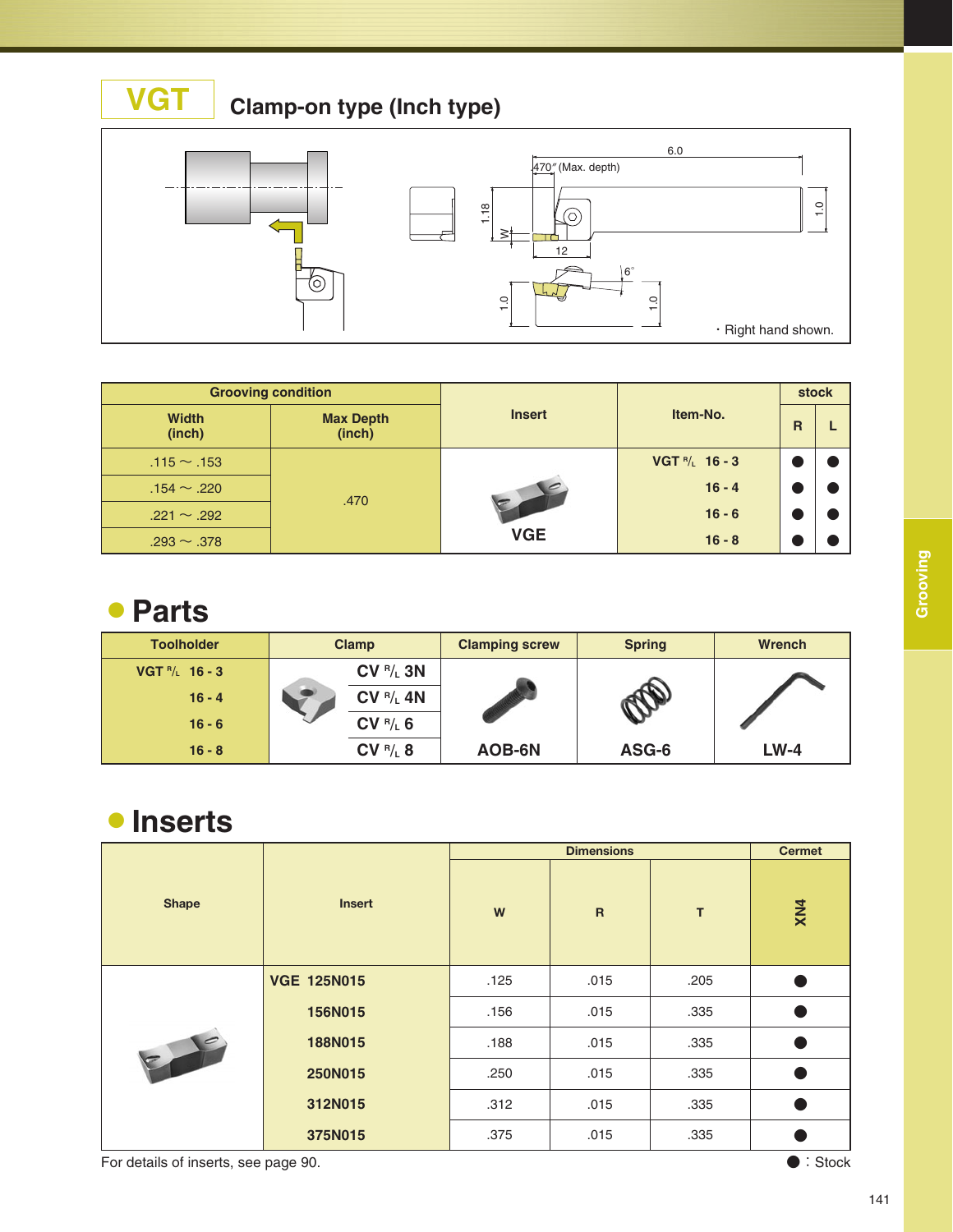**GTV**

#### **Clamp-on type (Metric type)**



| <b>Grooving condition</b> |                          |     |              |             | <b>Dimensions (mm)</b> |    |    |               |               |                                                 |              | <b>stock</b> |  |           |         |   |
|---------------------------|--------------------------|-----|--------------|-------------|------------------------|----|----|---------------|---------------|-------------------------------------------------|--------------|--------------|--|-----------|---------|---|
| <b>Width</b><br>(mm)      | <b>Max Depth</b><br>(mm) | W   | $\mathsf{h}$ | $\mathbf b$ | $\vert$ 1              | h1 | f  | $\mathsf{I}2$ | <b>Insert</b> | Item-No.                                        | $\mathsf{R}$ | L            |  |           |         |   |
| $3.00 \sim 3.50$          |                          | 3.0 | 16           | 16          | 100                    | 16 | 20 | 25            |               | GTV <sup>R</sup> /L 16 - 3N                     | $\star$      |              |  |           |         |   |
| $3.00 \sim 3.50$          |                          | 3.0 | 20           | 20          | 125                    | 20 | 25 | 32            |               | $20 - 3N$                                       | $\star$      | $\star$      |  |           |         |   |
| $3.00 \sim 3.90$          |                          | 3.0 | 25           | 25          | 150                    | 25 | 30 | 32            |               |                                                 |              |              |  | $25 - 3N$ | $\star$ | ★ |
| $4.00 \sim 5.90$          |                          | 4.0 | 16           | 16          | 100                    | 18 | 20 | 25            |               | $16 - 4N$                                       | $\star$      | $\star$      |  |           |         |   |
| $4.00 \sim 5.90$          |                          | 4.0 |              |             |                        |    |    |               |               | $20 - 4N$                                       | $\star$      | $\star$      |  |           |         |   |
| $6.00 \sim 7.90$          |                          | 6.0 | 20           | 20          | 125                    | 20 | 25 | 32            |               |                                                 | $20 - 6$     | $\star$      |  |           |         |   |
| $8.00 \sim 9.00$          | 11.0                     | 8.0 |              |             |                        |    |    |               |               | $20 - 8$                                        | $\star$      |              |  |           |         |   |
| $4.00 \sim 5.90$          |                          | 4.0 |              |             |                        |    |    |               | <b>GEV</b>    | $25 - 4N$                                       | œ            | ★            |  |           |         |   |
| $6.00 \sim 7.90$          |                          | 6.0 | 25           | 25          | 150                    | 25 | 30 | 32            |               | $25 - 6$                                        |              |              |  |           |         |   |
| $8.00 \sim 9.00$          |                          | 8.0 |              |             |                        |    |    |               |               | $25 - 8$                                        | $\star$      |              |  |           |         |   |
| $4.00 \sim 5.90$          |                          | 4.0 |              |             |                        |    |    |               |               | $32A - 4N$                                      | $\star$      | $\star$      |  |           |         |   |
| $6.00 \sim 7.90$          |                          | 6.0 | 32           | 25          | 170                    | 32 | 30 | 32            |               | $32A - 6$                                       | $\star$      | ★            |  |           |         |   |
| $8.00 \sim 9.00$          |                          | 8.0 |              |             |                        |    |    |               |               | $32A - 8$                                       | $\star$      | ★            |  |           |         |   |
|                           |                          |     |              |             |                        |    |    |               |               | $\bullet$ : Stock<br>$\star$ : 2 weeks delivery |              |              |  |           |         |   |

# 蘆**Parts**

**Toolholder GTV R**/**<sup>L</sup> 16 - 3N 20 - 3N 25 - 3N 16 - 4N 20 - 4N 20 - 6 20 - 8 25 - 4N 25 - 6 25 - 8 32A4N 32A6 32A8 Clamp CV R**/**<sup>L</sup> 3N CV R**/**<sup>L</sup> 4N CV R**/**<sup>L</sup> 6 CV R**/**<sup>L</sup> 8 CV R**/**<sup>L</sup> 4N CV R**/**<sup>L</sup> 6 CV R**/**<sup>L</sup> 8 CV R**/**<sup>L</sup> 4N CV R**/**<sup>L</sup> 6 CV R**/**<sup>L</sup> 8 AOB-6C ASG-6 LW-4 Clamping screw Spring Wrench**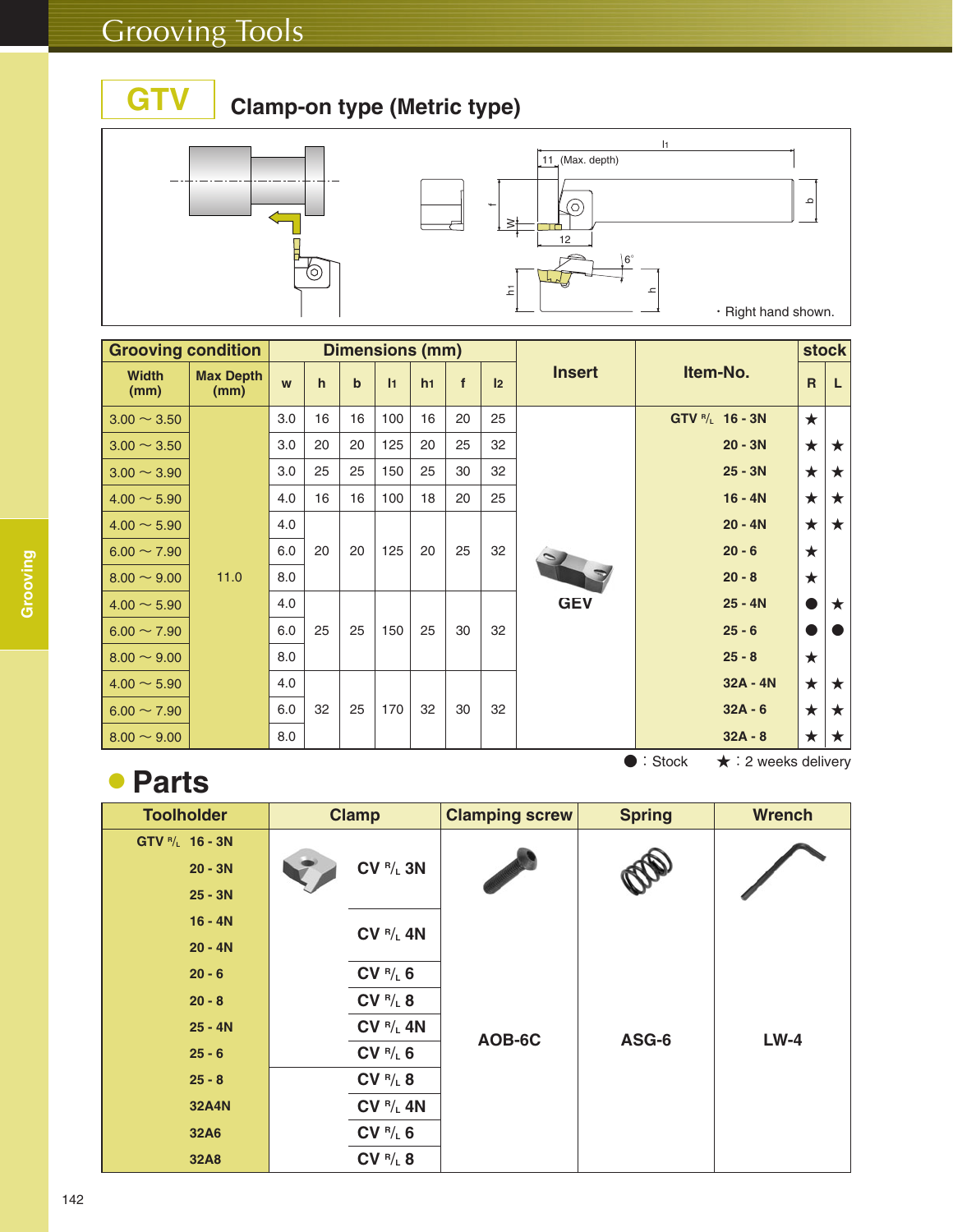**Clamp-on type**



**GKV**



| <b>Grooving condition</b> |                          |     |              |             | <b>Dimensions (mm)</b> |                |             |    |               |                   |                | <b>stock</b> |
|---------------------------|--------------------------|-----|--------------|-------------|------------------------|----------------|-------------|----|---------------|-------------------|----------------|--------------|
| <b>Width</b><br>(mm)      | <b>Max Depth</b><br>(mm) | W   | $\mathsf{h}$ | $\mathbf b$ | $\vert$ 1              | h <sub>1</sub> | $\mathbf f$ | 12 | <b>Insert</b> | Item-No.          | $\overline{R}$ | L.           |
| $4.00 \sim 5.90$          |                          | 4.0 |              |             |                        |                |             |    |               | $GKV R/L 20 - 4N$ | $\star$        |              |
| $6.00 \sim 7.90$          |                          | 6.0 | 20           | 20          | 125                    | 20             | 23.5        | 33 |               | $20 - 6$          |                |              |
| $8.00 \sim 9.00$          | 11.0                     | 8.0 |              |             |                        |                |             |    |               | $20 - 8$          |                |              |
| $4.00 \sim 5.90$          |                          | 4.0 |              |             |                        |                |             |    | <b>GEV</b>    | $25 - 4N$         | $\star$        |              |
| $6.00 \sim 7.90$          |                          | 6.0 | 25           | 25          | 150                    | 25             | 23.5        | 38 |               | $25 - 6$          |                |              |
| $8.00 \sim 9.00$          |                          | 7.0 |              |             |                        |                |             |    |               | $25 - 8$          |                |              |

★:2 weeks delivery

#### 蘆**Parts**

| <b>Toolholder</b>           | <b>Clamp</b>                | <b>Clamping screw</b> | <b>Spring</b> | <b>Wrench</b> |
|-----------------------------|-----------------------------|-----------------------|---------------|---------------|
| GKV <sup>R</sup> /L 20 - 4N | $CV R/L$ 4N                 |                       |               |               |
| $20 - 6$                    | CV R/L 6                    |                       |               |               |
| $20 - 8$                    | CV R/L 8                    |                       |               |               |
| $25 - 4N$                   | <b>CV <sup>R</sup>/L 4N</b> | AOB-6C                | ASG-6         | $LW-4$        |
| $25 - 6$                    | CV R/L 6                    |                       |               |               |
| $25 - 8$                    | CV R/L 8                    |                       |               |               |

**Grooving**